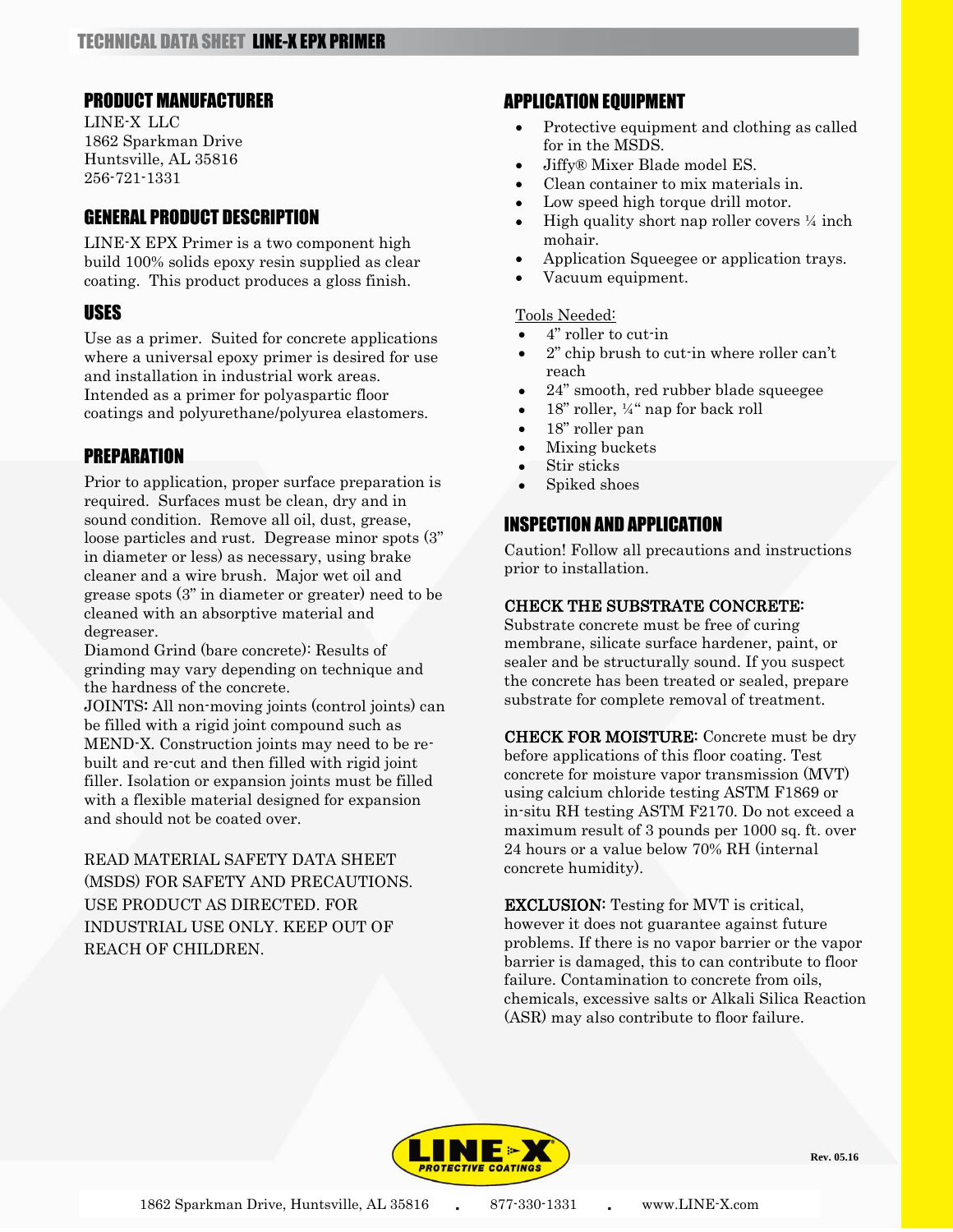### CHECK THE TEMPERATURE AND HUMIDITY:

During the application and cure of the coating, the substrate temperature, material temperature and room conditions should be maintained between 65°F (18°C) and 90°F (32°C). Relative Humidity (RH) should be limited to 30-80%. DO NOT apply coatings unless the floor temperature is more than five degree over the dew point.

## APPLICATION

### CONCRETE SUBSTRATE PREPARATION:

Provide an anchor profile by grinding or shotblasting the surface to an I.C.R.I standard CSP 2- 3 (nearly smooth) profile. The relative hardness of the concrete must be determined in order to select the appropriate equipment and tooling necessary to achieve the correct Concrete Surface Profile. New concrete must be cured 28 days.

PRE-MIX: Stir all components at slow speed prior to premixing together. Use a Jiffy® ES mix blade attached to a slow speed drill (using a paint stick to mix is not adequate).

MIXING: Mix all components together for 2-3 minutes. Mix only enough material at one time not to exceed the pot life. Note: Once this material is opened and mixed it can't be resealed for later use.

APPLY: Apply EPX Primer to the floor surface using a notched squeegee or application tray. Back roll the wet coating using a  $\frac{1}{4}$  inch nap mohair roller. Care should be taken to overlap and cross lap, but not over roll the coating introducing air to the surface. Thickness of material left on surface is dependent on material viscosity, pressure, angle, speed of applying as well as temperature of product and condition of slab.

COVERAGE RATE: Surface irregularities and porosity in the concrete may affect coverage rate. Be sure to plan accordingly as there may be a need for extra material to provide proper coverage. Material applied too heavy may blister or can be soft during curing. Too little material may produce a non-uniform look. The best practice is to measure and grind the floor to be sure of proper application rate.

**RECOAT:** Allow the coating to cure (dry) for a minimum 4-6 hours after application at 75°F (24°C) and 50% RH. Allow more time for low temperatures and higher humidity. Full coating properties may take up to 7 days to develop.

TECHNICAL SUPPORT: For application

questions, please contact your LINE-X Regional Manager or call our Technical Support Hotline at 877-754-1613.

DISPOSAL: Dispose in accordance with federal, state, and local regulations.

## APPLICATION CHARACTERISTICS STORAGE/SHELF LIFE:

Materials should be stored in original unopened containers indoors between 65°F (18°C) and 90°F (32°C) and at or below 50% RH. Shelf Life for Un-opened containers 1 year from date of manufacture.

### PACKAGING KITS/PART NUMBERS Volume Mix Ratio: 2 Parts Resin: 1Part Curative EPX PRIMER

Primer 3.00 gallons EPX Primer Epoxy Resin EPX Primer Curative

### LIMITATIONS

Contamination and surface defects (fisheyes): If contaminates of oils, silicones, mold release agents and/or others are present, EPX Primer may fisheye or crawl away from the surface. Surface contaminates should be removed with a suitable detergent prior to application. Solvent cleaning of silicone contaminates may make the situation worse; please contact the Research and Development Laboratory for additional recommendations. EPX Primer may amber over time from UV exposure.

### Pot Life

| Time             |
|------------------|
| $30-40$ min      |
| $25 \text{ min}$ |
| $15 \text{ min}$ |
|                  |



**Rev. 05.16**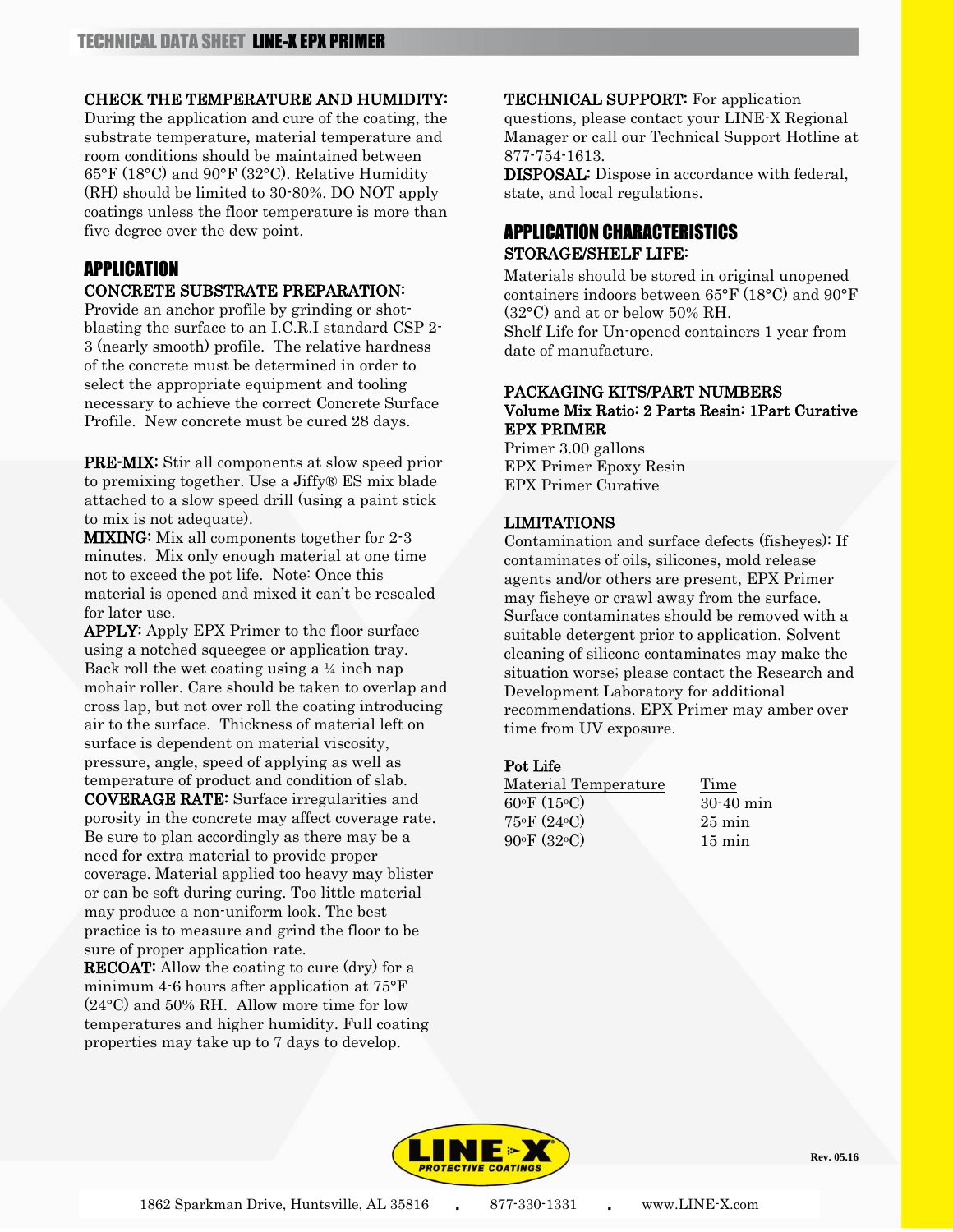### Drying/Cure Time

These times are based on a 30-50% RH. Excessive film thickness, cooler temperatures or inadequate ventilation will require longer cure times and could result in premature failure.

|                       | Surface Temperatures |              |             |  |
|-----------------------|----------------------|--------------|-------------|--|
|                       | 50-69°F              | 70-89°F      | 90-110°F    |  |
|                       | $(10-21°C)$          | $(21-32°C)$  | $(32-43°C)$ |  |
| Surface Dry           | 6-8 hours            | 4-6 hours    | 2-4 hours   |  |
| Hard Film             | $12 - 24$ hours      | $6-10$ hours | 4-6 hours   |  |
| Recoat (min)          | 4-6 hours            | 4-6 hours    | 4-6 hours   |  |
| Recoat (max) 16 hours |                      | 16 hours     | 16 hours    |  |
| Full Cure             | 7 days               | 7 days       | 7 days      |  |

Process:

- Mix amount of EPX Primer that can be applied in the pot life window.
- Cut-in perimeter with 4" roller and 2" chip brush just ahead of applicator.
- Immediately pour a ribbon of EPX Primer on the leading edge of the cut-in and squeegee across area.
- Repeat pouring out a ribbon of product on the leading edge of applied product and squeegee until entire area is covered.
- Back roll in single directions across area.

### RECOMMENDED COVERAGE

7-10 mils as a primer.

### Primer Applications:

160 sq. ft. per gallon at 10 mils WFT. 3.9 sq. m, per liter at 254 microns. One kit (3.00 gallons) of mixed EPX Primer will cover 680 sq. ft. (63.2 sq. m) at 7-10 mils WFT (178-254 microns).

## ADVANTAGES

- No Odor
- High build application
- Excellent impact and abrasion resistance
- Seals concrete, protecting against dirt and spills
- Complies with VOC regulations for Industrial Maintenance Coatings in the Northeast region's Ozone Transport Commission (OTC) and California.

## MATERIAL PROPERTIES\*

| Properties            | <b>Test Method</b> | Results           |
|-----------------------|--------------------|-------------------|
| Flash Point           | ASTM D3278         | $>215$ °F (102°C) |
| Volume Solids (mixed) | ASTM D2369         | 100%              |
| Mixed Viscosity       | ASTM D2196         | $400 - 700$ $cPs$ |
| Dry Time              | ASTM D5895         | Tack Free 4-6hr   |
|                       |                    | Dry 6-10hr        |
|                       |                    | Full Cure 7 days  |
| VOC-Volatile Organic  | ASTM D3960         | $0 \text{ g/l}$   |
| Compound              |                    |                   |
|                       |                    |                   |
|                       |                    |                   |

## CURED PROPERTIES\*

| Properties                                                                 | Test Method    | Results                                  |
|----------------------------------------------------------------------------|----------------|------------------------------------------|
| Abrasion Resistance<br>Tabor CS-17, mg<br>$loss/1000$ cycles/1000g<br>mass | ASTM D4060     | 75mg                                     |
| Coefficient if Friction-<br>COF James Test                                 | ASTM D2047     | 0.55<br>$0.65 \ (w/MS-36)$               |
| Tensile Strength                                                           | ASTM D2370     | $12,000$ psi                             |
| Adhesion to Concrete                                                       | ASTM D4541     | 541 psi concrete fail                    |
| Impact                                                                     | ASTM D2794     | $40$ in. lbs Direct &<br>${\rm Reverse}$ |
| Hardness (Pencil)                                                          | ASTM DS3363    | 2H                                       |
| Dry Film Thickness                                                         | at 15 mils WFT | $15 \text{ miles}$                       |

\*Properties and results are based on laboratory testing at 72°F (22°C) %50 RH, theoretical calculations and estimates. Typical properties, as stated, are to be considered as representative of current production and should not be treated as specifications.



**Rev. 05.16**